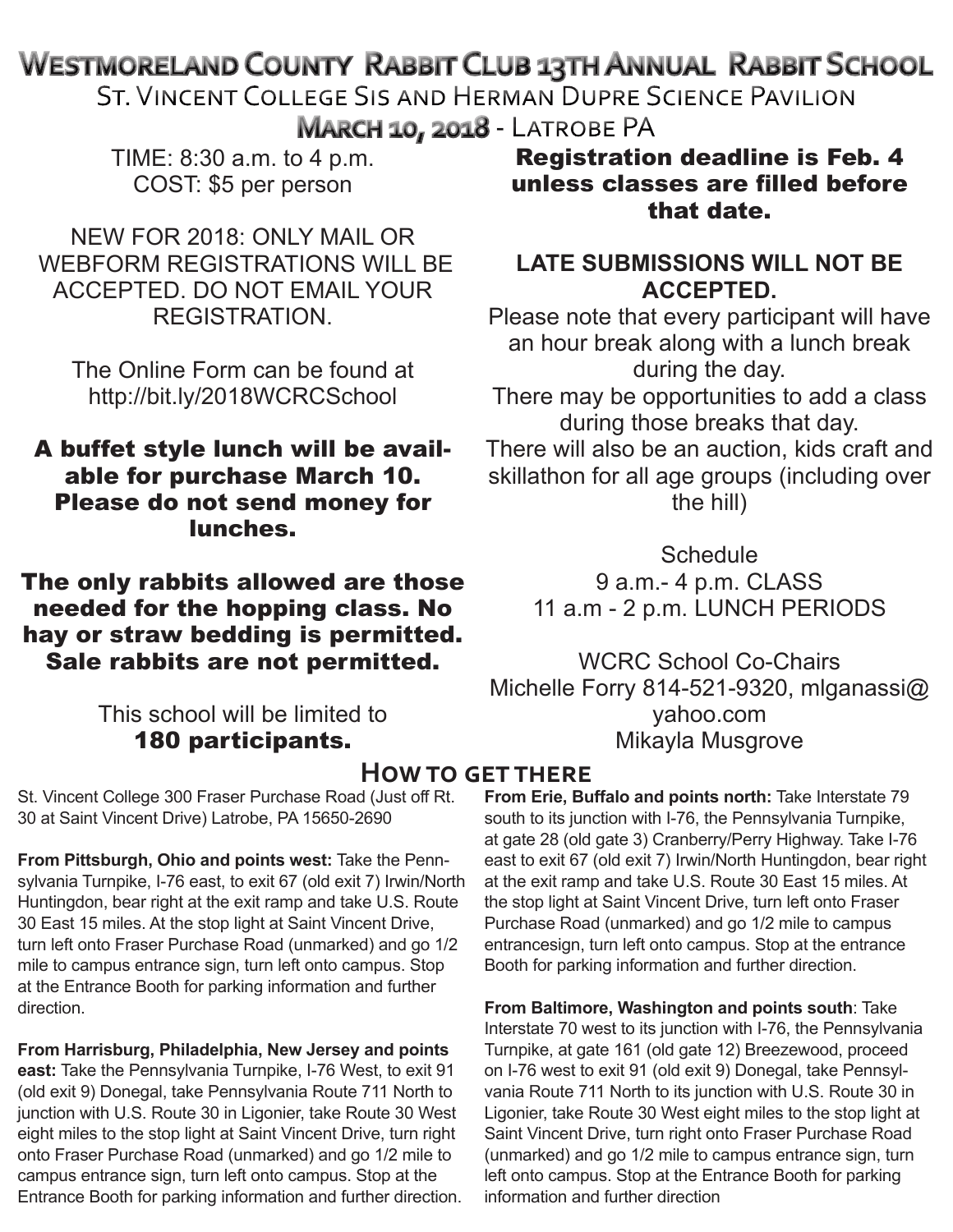#### BREED ID CONTESTS

Caleb And Isaac Bell This class will discuss tips for learning how to identify breeds, varieties and showroom classifications. It will also pointers and tips for studying and competing in breed ID competitions.

### **GENETICS**

Lori Jo Whitehaus Learn how the buck and doe contribute to the characteristics of the kits, why strange characteristics sometimes show up from nowhere, and how to predict what the offspring will look like.

#### JUDGING CONTESTS

JACOB BELL Judging contests can be intimidating. Jacob will talk about how to prepare and compete in these competitions.

LINE, IN, OUT, CROSS BREEDING ARBA JUDGE AND DISTRICT 9 DIRECTOR Ruth-Ann Bell Ruth-Ann will talk to participants about the different methods of breeding and will compare line versus in breeding.

### RABBIT FIRST AID & EMERGEN-CY CARE FIRST RESPONDERS TO THE RESCUE!

**ANDREW MILES** 

When rabbits need help, we are the first ones on the scene, but the question is often "What do we do???" In the class we will learn about a variety of common aliments with rabbits and cavies and the practical solutions to solving the medical problems. Do not let medical mysteries go undiagnosed or improperly treated. Hopefully by the end of this class, you will be able to spot, diagnose, and treat your cavy and rabbit friends. Both external and internal anatomy, pathology, medication, nutrition, and some lifesaving tips

and tricks will be taught and showcased, so you can be the first responder your animal's needs! Rabbit Nutrition You are what you eat! This is so true

for rabbits and cavies and this class will focus on the digestive system of

rabbits, focusing on the management area of…nutrition! We will look at the physiology and anatomy of the animals that have a cecum, and what scientists that research rabbit and cavy nutrition have to say, and much more. This is a MUST BE TAKEN CLASS for people in all areas of the hobby, from meat, wool, pets, and to showing. Great ready to learn, because we will cover it all!

RABBIT HOUSING 101

Bryan And Sarah Rager, Creekside **CAGES** 

How do you know what type of housing you need? Bryan and Sarah will lead a discussion on how to decide on the proper housing from heard bucks to does with litters.

#### RABBIT SHOWS 101

PaSRBA Convention Chair Brian Bell

There are common questions that come up at every show. Brian will discuss with participants how to find information about shows, the difference between day of show and pre-entry, terminology and duties of show officials.

#### RABBIT VOCABULARY 101

LORI JO WHITEHAUS You're ready to show your rabbits but the terminology is overwhelming. Let's learn some key phrases in Show Talk so you can communicate with the writers, judges, breeders and other exhibitors. All rabbits are not named BOB and you can still show your

rabbit is the breed is not sanctioned. Learn more about Show Talk with Lori Jo Whitehaus, 4-H leader and Show Secretary.

#### RECORD KEEPING

Michelle Crise And Paula Kelly Record keeping. There are many ways to keep records, paper or electronic. As well as many many things to track. Information on each of your rabbits or breeds can be very helpful in different ways to breeders or pet own-

# **THE CL**

ers. Hopefulky in this class we can address different things to keep track

of, in an efficient way for storage and use. We will talk about different programs for computers, files you can make yourself, paper copies, and filing techniques. Last but not least, we will also talk about data stored on the rabbit itself - tattoos.

## RUNNING BREEDS

Andrew Miles Here and there and now everywhere! Running breeds seem to be "running across the state" into the rabbitrys of many, but with all of them around, it is important to know quality and proper

evaluation. In this class we will examine through real life examples what to look for in Checkered Giants, English

Spots, and Tans. We will focus on the point distribution with the color, structure, and confirmation. In addition, the class will look at tips and tricks for breeding and care, as well as

what to look for when culling animals. By the end of this course, students should feel knowledgeable if asked to judge the breeds. The goal of this class is to make one more aware of running breeds, as their presence increases on the show tables.

#### RABBIT HOPPING 101 THR Rabbit Hopping

An introductory course for the novice , beginner, or anyone interested in learning about hopping. Topics covered include a history of hopping, what equipment you need, and how to select a hopper. Bring your own rabbit to practice what you learned on a straight-line course, with some handson instruction provided.

> RABBIT HOPPING 201 THR Rabbit Hopping

Take yourself and your rabbit to the next level in this class. Topics covered include exercising and conditioning your rabbit. Learn what it takes to move on to the Intermediate or Advanced Level. High Jump, Long Jump, and Crooked Courses will be the focus.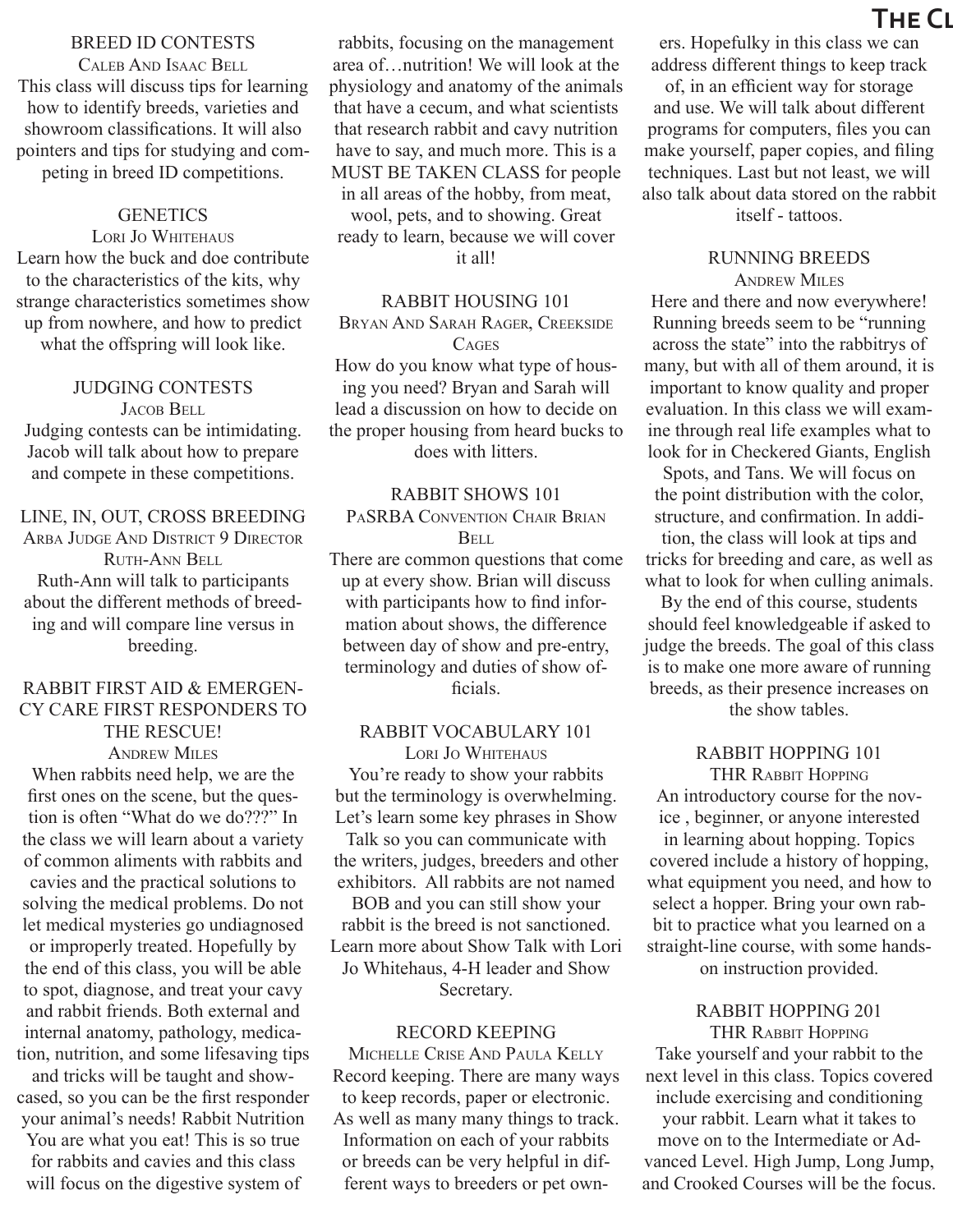## **The Classes**

Bring your own rabbit to practice what you learned with some helpful training techniques.

#### AN INTRODUCTION TO RABBIT AGILITY

THR Rabbit Hopping This class is open to anyone interested in learning the basics of Rabbit Agility. Topics covered include the differences

between hopping and agility, what equipment is needed, the types of obstacles that make up an agility course , as well as training tips on how to navigate the obstacles Bring your rabbit to practice what you learned, with some hands-on instruction provided.

#### SHOWMANSHIP

Isaac And Caleb Bell And Pasrba YOUTH This class will go over the ARBA Showmanship score sheet and offer tips for competition.

### REPRODUCTION AND EMBRYOL-OGY

Gerry Vaerewyck Understanding reproductive cycles, timing and fetus development is important for any breeder. We will discuss the reproductive anatomy of rabbits and guinea pigs and will study preserved rabbit, cavy and chicken embryos at different stages to understand the development.

#### . INTRODUCTION TO CAVIES ZACH FARLOW

Need to learn about cavies? Running for royalty? Getting a pet? Or just interested? This beginner's course is intended to give a general overview of cavies as pets, show animals and buddies including care, handling, grooming and breed show standards.

## BODY TYPES

**ADAM SCHULLER** Adam Schuller is an undergraduate student at the University of Akron in Ohio studying biology and chemistry. In addition, he has been raising rabbits for 10 years ranging in breeds from

English Angora to Satin to Himalayan to Belgian Hare. This has allowed him the experience to gain insight into breeding perspectives in attempts to better all 5 rabbit body types. Adam also has had the privilege of travelling to many different barns of nationally competitive breeders all over the country granting him the opportunity to gain perspective on quality specimens in all breeds. If you are interested to learn more about rabbit body type or discuss the ever-disputed topic of ideal topline.

## HOW TO COOK A RABBIT CHEF TOM NASH

Chef Tom is going to demonstrate a gourmet rabbit recipe, how to break down a rabbit and other cooking tips.

## INTRODUCTORY NECROPSY

Gerry Vaerewyck This Class Requires Students To Cut Open A Rabbit To Perform A Necropsy.

Control of disease is of crucial importance in any rabbitry or caviary. Examination and dissection of a deceased animal can determine the cause of death in many cases. Learn why necropsies are important, how to do one safely, learn about major structures and what to look for, then we will dissect a rabbit and a cavy, identify major organs and systems and discuss common diseases and their post mortem presentation. Persons allergic to latex or formaldehydes should not take this class. This class is limited to 20 people.

### INTRO TO RABBITS

JACOB BELL This class will help participants with the basics of rabbits. Participants will learn about proper care, housing and breeding.

#### CB&L MANAGEMENT Class Developed By Arba Executive Director Eric Stewart, Presented By Marcs President Brian Bell Some clubs struggle with developing

their Constitution and Bylaws. This class will be a discussion on CBL development and club meeting management. This class is ideal for club leaders and those interested in taking on a leadership role.

### **NUTRITION**

#### **ADAM SCHULLER**

Adam Schuller is an undergraduate student at the University of Akron in Ohio studying biology and chemistry. In addition, he has been raising rabbits for 10 years ranging in breeds from

English Angora to Satin to Himalayan

to Belgian Hare. This has allowed him the experience to practice honing feeding programs for various weather conditions, breeds, stages of life, all while taking into account variables which affect flesh condition and overall health from a scientific, critically analytical perspective. From beginning rabbit exhibitor to experienced showman, come learn about and share in collaboration regarding nutrition in many facets of the rabbit industry ranging from show animals to pets to commercial livestock.

COMMERCIAL USES FOR AN-GORA MADI SHAW

In this class Madi will talk about commercial uses for angora wool.

## HOW TO STUDY FOR THE ARBA REGISTRAR'S TEST

ARBA Registrar Madi Shaw So you want to become a registrar? Madi shaw will talk about how she prepared for the test..

#### CAVY JUDGING

Gerry Vaerewyck, PaSRBA Youth This class will discuss basic cavy judging. Great for those who raise cavies and those who compete in royalty contests.